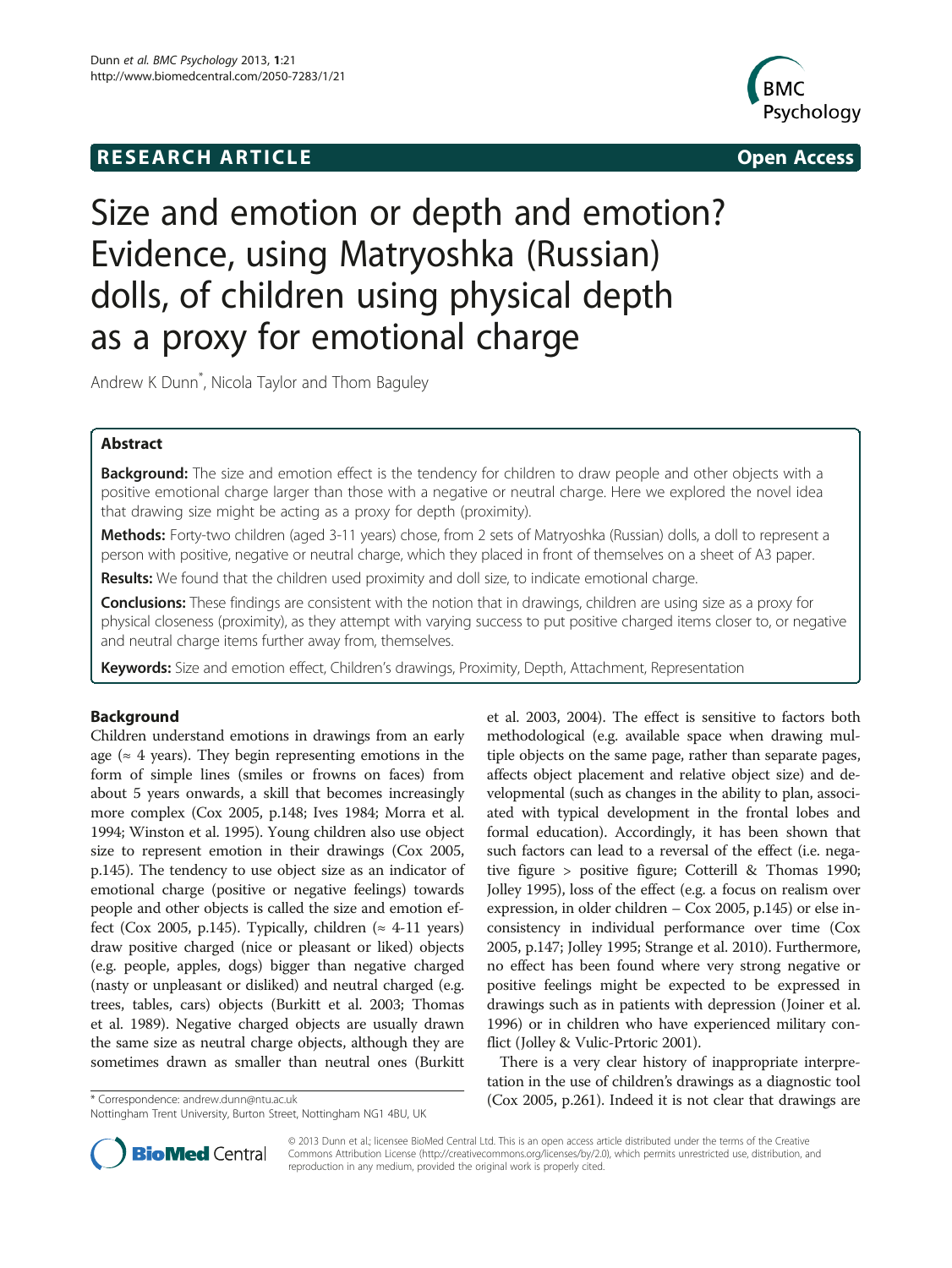the best way to explore extreme emotional stress (Joiner & Schmidt [1997\)](#page-6-0) and evidence for their use as a clinical diagnostic tool does not appear to exist (Flanagan & Motta [2007\)](#page-6-0). Thus the absence of a size and emotion effect for extreme emotion should not be taken as evidence that the children are not trying to express emotional charge in drawings. Moreover, inconsistencies in the presence or absence of the size and emotion effect are typically associated with methodological factors (such as available drawing space). It has also been pointed out that some analyses may be underpowered, there by missing the effect. For example, although Jolley ([1995](#page-6-0)) employed a repeated measures design in his work, he used a fairly small sample size (see Burkitt et al. [2003\)](#page-6-0). In addition, since children are often not being asked to directly manipulate size in the drawing tasks then it is likely that the observed effects will never be very large (they are in effect a shadow cast by the task). Thus the evidence from our own lab (Rajput, M: Internal representation of affective preferences for liked, disliked and neutral human figures drawings: representation as size or distance as a function of emotional preference. Unpublished.) and elsewhere (e.g. Cleeve & Bradbury [1992;](#page-6-0) Craddick [1963;](#page-6-0) Fox & Thomas [1990](#page-6-0); Ives Ives [1984;](#page-6-0) Sechrest & Wallace [1964](#page-6-0)), demonstrates that where attention is paid to methodology, typically developing children do tend to modulate object drawing size with emotional charge (see Cox [2005](#page-6-0), p.145-148; Burkitt et al. [2003, 2004](#page-6-0); Thomas et al. [1989](#page-6-0)).

Whilst it is generally assumed that drawing size acts as a proxy for emotional content - where bigger equals more positive - it is not clear why children might do this (Cox [2005,](#page-6-0) p.147). Jolley [\(1995](#page-6-0)) proposed an appetitive-defence mechanism, such that size might be related to a child's identification with the object. That is to say children increase object drawing size to identify more closely with positive charge objects and decrease object drawing size to reduce the threat from negative charge objects. Whilst plausible, Jolley's account is problematic in that it does not easily explain the inconsistencies in the literature (such as why the effect might sometimes be reversed). Nor does it properly address why the children would use size to identify with, or reduce threat from, the emotionally charged objects in the first place.

It remains a moot point as to why children typically modulate drawing size for emotion. However, a change in drawing size might reflect a desire to show preference (emotional charge) by placing the objects in depth. Specifically, differences in relative object (drawing) size might be an attempt to represent associated retinal size at different distances (perceived depth) or physical closeness (proximity), though these need not be mutually exclusive. Furthermore this idea is not inconsistent with a notion of size as an index of closeness or threat reduction (c.f. Jolley [1995](#page-6-0)): children may be trying to identify by bringing close (thereby increasing visual size) the positive charged object, or reduce threat by moving away (thereby reducing visual size) the negative charge item.

Representing depth in drawings can be difficult, even for adults who have received some training (Cox [2005,](#page-6-0) p.116). Certainly young children are aware of and can represent depth in 2-dimensional (2D) drawings (Cox [2005](#page-6-0), p.118). Thus at 3-4 years children seem to understand that object size is reduced in distant objects (Pillow & Flavell [1986](#page-6-0)) and can use size judgements to determine object depth in pre-drawn pictures, though not necessarily in their own drawings (Perara & Cox [2000](#page-6-0)). By 5 years children can also use object height (position on the page) to indicate distance: distant objects are placed further up the page than nearer objects (Freeman et al. [1977\)](#page-6-0). They also position multiple objects above or below each other to convey depth (Cox & Perara [2001\)](#page-6-0). However, children do not spontaneously draw objects in depth until they are around 7 years (Cox [1986\)](#page-6-0) and it is not until 8-9 years that children combine size and height (Cox & Perara [2001](#page-6-0)), use diverging and converging lines (Cox & Littlejohn [1995](#page-6-0)), or use foreshortening (Nicholls [1995\)](#page-6-0) with any success or consistency in their drawings, unless being prompted to do so.

We propose that that the size and emotion effect might be an attempt to represent physical distance between the child and the object in relation to its (the object's) emotional charge (near = big = positive charge; further  $away = small = negative charge$ ). Given that representing depth in drawings can be difficult, we further suggest that inconsistencies or reversals of the effect might reflect the difficulties children experience with producing depth or proximity cues in their drawings. Here we tested our novel idea, in 3-dimensional space, by using a task that was analogous to the size and emotion drawing procedure. In our task we asked children to select a doll to represent a person with positive charge, a doll to represent a person with negative charge, and a doll to represent a person with neutral charge, which after each selection they then had to place on a sheet of A3 paper in front of them. The dolls we used were 2 (7 piece) sets of Matryoshka (Russian) dolls that were highly similar in design and size across pairs. We reasoned that by using simple human figures that maintained a similar representation but that varied in size we would reduce some of the task difficulties associated with depth representation (in drawings) whilst allowing for simultaneous changes in size (height or circumference) and distance.

We hypothesized that if the children are using actual size to indicate emotional charge then they should consistently chose bigger (taller and/or bigger base circumference) dolls to represent positive charge, relative to dolls chosen to represent negative or neutral charge. If the children are using physical *distance* (proximity) to represent charge, then they should place positive charged dolls closer to themselves than negative or neutral char-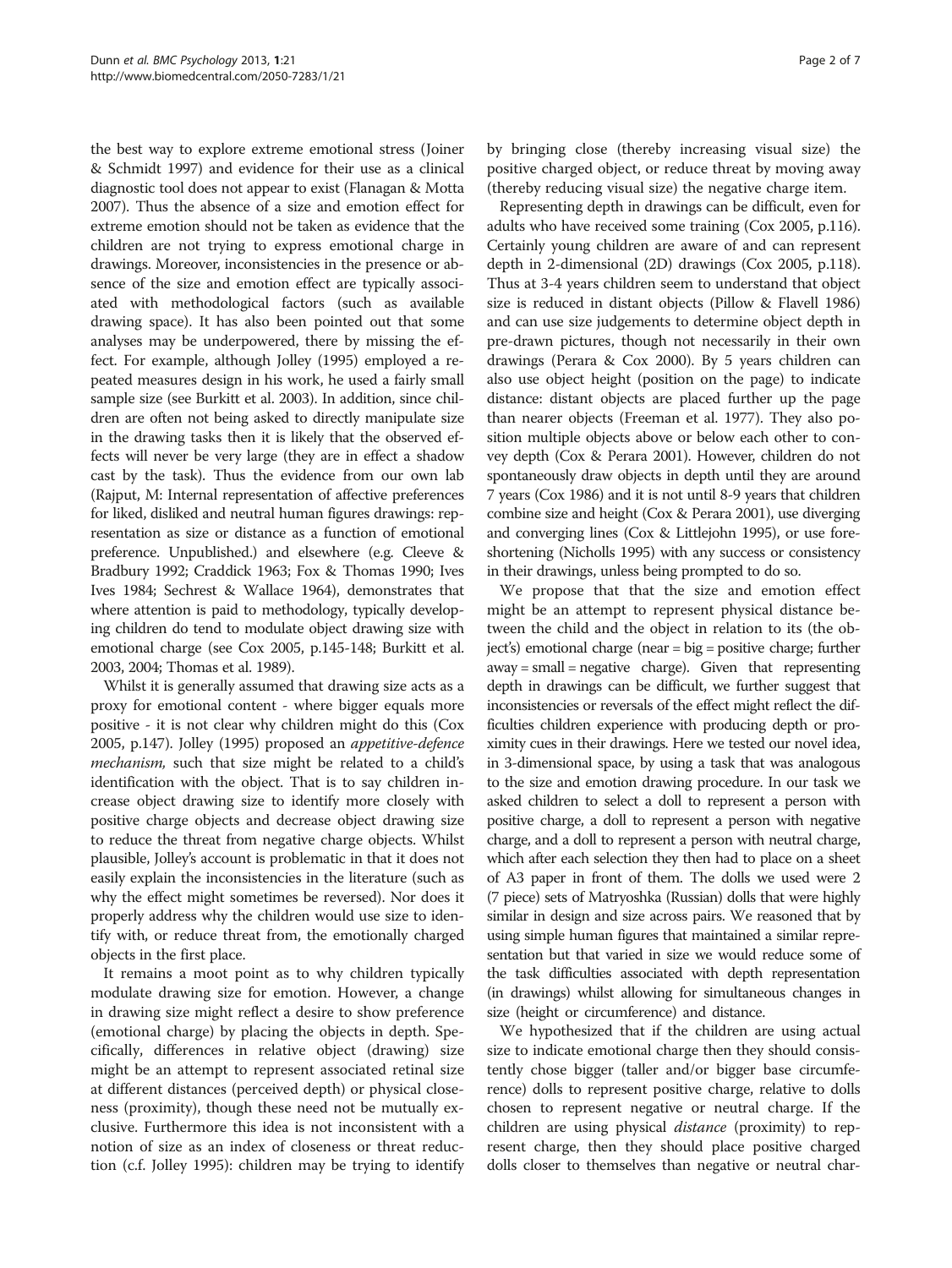ged dolls, irrespective of doll size (height or base circumference).

## Methods

## Participants and design

Forty-two children (22 boys & 20 girls; median age = 5 years 6 months; range 3-11 years), from 2 locations (a nursery school class and a number of classes in a primary school, both based in Derbyshire), took part in this experiment. This was an opportunistic sample, available at the time of testing, towards the latter half of the school year. Following clearance by the Social Science ethics board (Nottingham Trent University – reference N Taylor 18.01.11) permission was then sought from the schools. Once obtained, we wrote to the parents asking for their permission in which we explained the task and asked them to return an opt-form if they did not want their child to take part. Testing took place approximately 1 week later. At test no child was made to take part if they did not want to, or without appropriate consent.

Since this was an opportunity sample we did not formally control for age. However, we did informally explore individual age-group related performance across the (wide) age range of the sample. We did this by plotting trend-lines across age-group data graphs for each of the response measures. Formal analysis of the mean charge selection data, for each measure, was carried out using one-way between subjects ANOVA. By definition age and other individual differences are incorporated into the subjects term (Baguley [2012a,](#page-6-0) p.625-627). Thus including age as a covariate in this analysis has no additional influence on the subsequent output (F ratios are unaffected). Both formal and informal observations are reported in the [Results](#page-3-0) section.

#### Apparatus

Our decision to use Matryoshka dolls for this task was largely practical. First they are an engaging, 3D form that varies in size whilst maintain a relatively consistent simple human representation. Second we wanted more than one set of dolls that were highly similar (in design and size across pairs) so that the children could chose the same size dolls to represent different emotional charge. We also wanted to have a range of sizes but did not want to overload the child with too many options. We therefore chose to use 2 sets of 7 piece dolls because we felt they represented the best compromise for these criteria whilst allowing for the children to choose a similar looking doll of the same size for different charges. Details of the dolls and an image of one set are provided in Table 1 and Figure 1, respectively. Note that the level of painted detail diminishes with size.

#### Procedure

The children were tested individually (by author NT) on site, in a quiet area away from any other children. Each

| Table 1 Summary of Matryoshka doll measurements |  |  |
|-------------------------------------------------|--|--|
| (sets 1 and 2)                                  |  |  |

| SET            | Doll           | Height            | Widest<br>circumference | Circumference<br>base | <b>Diameter</b> |
|----------------|----------------|-------------------|-------------------------|-----------------------|-----------------|
| 1              | 1              | $2.90 \text{ cm}$ | 5.10 cm                 | 4.08 cm               | 1.30 cm         |
| 1              | $\overline{2}$ | 5.00 cm           | 7.70 cm                 | 5.96 cm               | 1.90 cm         |
| 1              | 3              | 6.60 cm           | 10.90 cm                | 7.85 cm               | 2.50 cm         |
| 1              | 4              | 8.80 cm           | 14.00 cm                | 10.36 cm              | 3.30 cm         |
| 1              | 5              | 10.50 cm          | 18.10 cm                | 12.88 cm              | 4.10 cm         |
| 1              | 6              | 12.80 cm          | 21.20 cm                | 16.65 cm              | 5.30 cm         |
| 1              | 7              | 15.70 cm          | 26.70 cm                | 23.56 cm              | 7.50 cm         |
| 2              | 1              | 3.0 cm            | 5.00 cm                 | 4.71 cm               | 1.50 cm         |
| 2              | $\overline{2}$ | 4.80 cm           | 7.80 cm                 | 5.60 cm               | 1.80 cm         |
| $\mathcal{P}$  | 3              | 6.70 cm           | 10.70 cm                | 7.53 cm               | 2.40 cm         |
| 2              | $\overline{4}$ | 8.50 cm           | 14.00 cm                | 10.68 cm              | 3.40 cm         |
| $\overline{2}$ | 5              | 10.90 cm          | 17.70 cm                | 12.56 cm              | 4.00 cm         |
| $\mathcal{P}$  | 6              | 13.00 cm          | 21.50 cm                | 16.02 cm              | 5.10 cm         |
| $\overline{2}$ | 7              | 16.80 cm          | 26.20 cm                | 24.81 cm              | 7.90 cm         |

child was seated at a table such that the table was about level with the middle of their stomach and that they could see and reach freely across the space around them. Before testing each child was able to look at the dolls and to handle them if they wished.

Having been seated, it was explained to each child that in this task they were going to be asked to look carefully at the dolls and then choose (one at a time) 3 dolls to represent someone they liked (positive charge), someone they did not like (negative charge) and someone that was just a person, that they neither liked nor disliked (neutral charge). The dolls were then placed one at a time in height order (height order direction randomised for each child) in front of them, along the back edge of a sheet of A3 paper. Next the children were told that each time they chose a doll, they should place it on the piece



Figure 1 Sample set of Matroyoshka (Russian) dolls.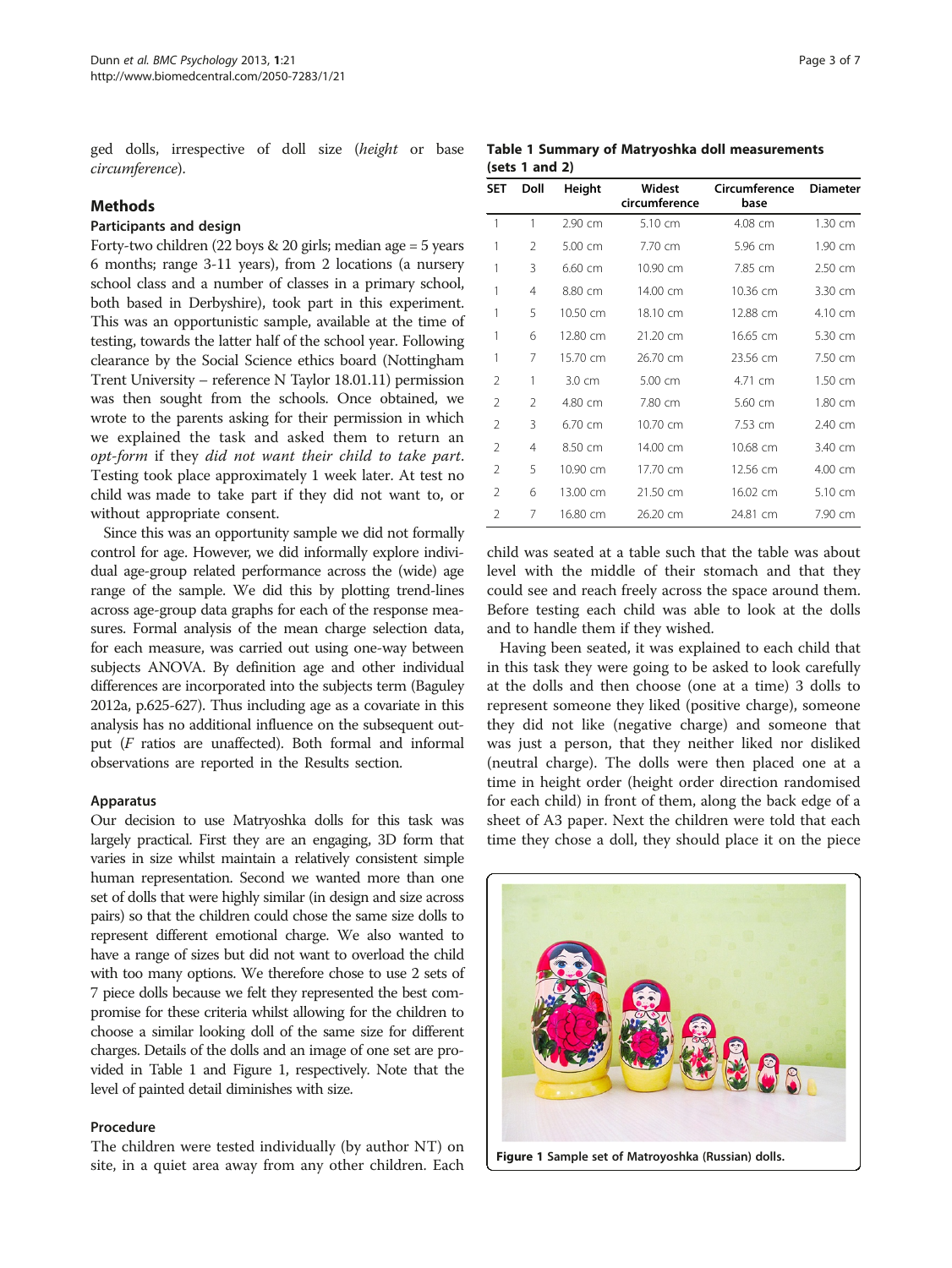<span id="page-3-0"></span>of paper in front of them, and that they could choose any available doll and place it anywhere on the paper. Before beginning the task, the experimenter made sure that the children understood what they were being asked to do and that they still wanted to take part. All children agreed to take part in the task.

At test, each child was given a scripted set of selection instructions, with the order of doll charge selection being randomised so as to avoid charge order bias. The instructions were as follows:

Positive charge doll: "Please can you think of a person you like, once you have thought of somebody can you choose one of those dolls in front of you that could be the person that you like? Once you have chosen the doll could you please place it anywhere on the piece of paper in front of you?"

Negative charge doll: "Please can you think of a person you do not like, once you have thought of somebody can you choose one of those dolls in front of you that could be that person that you do not like? Once you have chosen the doll could you please place it anywhere on the piece of paper in front of you?'

Neutral charge doll: "Please can you think of a neutral person, just a person, it can be anyone at all. Once you have thought of somebody can you choose one of those dolls in front of you to be that person? Once you have chosen the doll could you please place it anywhere on the piece of paper in front of you?"

We used standardised instructions so as to maintain consistency in what was being asked, however, we were aware that some children might not fully understand what was meant by like, dislike, or neutral. For this reason we took great pains both before and during test to ensure that that the children were as clear as they could be about the terms being used. For example, where a child did not understand the instructions, they were reassured, the instructions were then repeated and the child was encouraged to make a selection to match the condition. In practice all of the children, even the very young ones, appeared to understand what was being asked of them and what the terms being used meant; they required very little prompting or additional explanation or support during test.

Following the placement of the dolls (each selected doll remained in position until the task was completed), three measures were obtained: (1) Doll  $height - base$  to top (cm), (2) Doll base circumference (cm) and (3) Physical distance from doll to child (cm) - a circle was drawn around each doll and the distance from the centre point to the middle of the child's seated position was measured.

## Results

The data set indicated that there is a tendency for positive charged dolls to be slightly bigger (taller and broader) and be placed closer to the child than neutral or negative charged dolls (see Table 2). However, there does not appear to be any evidence of age related effects across the sample in any of the tasks. Individual performance is variable but the general trend (as indicated by the trend line) across the age-groups is relatively flat in all cases (see Figure [2](#page-4-0)).

To explore these data formally we ran 3 one-way repeated measures ANOVAs (height; circumference; distance), each with 3 levels (positive charge, negative charge, neutral charge). The analyses for *height*  $(F(2,82) = 0.68;$  $MSE = 23.65; P = 0.51; \eta_G^2 = 0.04$  and *circumference*  $(F(2,82) = 1.11; MSE = 50.03; P = 0.34; \eta_G^2 = 0.07)$  were not significant. However the analysis for *distance* was significant  $(F(2,82) = 5.26; MSE = 15.54; P = 0.01; \eta_G^2 = 0.086$ . The patterns of results are presented in Figure [3](#page-4-0) with Cousineau-Morey style difference-adjusted confidence intervals (Baguley [2012b](#page-6-0)). These are adjusted so that means with non-overlapping error bars are different with approximately 95% confidence. As can be seen in Figure [3](#page-4-0)(c) there is a significant difference between the positive charged dolls and both the negative and neutral charged dolls ( $P < 0.05$ ) but not between the negative and neutral charged dolls  $(P > 0.05)$ .

## **Discussion**

In considering the literature on the size and emotion effect in children's drawings we were motivated to propose that size might be acting as a proxy for depth (or closeness) in children's drawings and that some of the inconsistencies in the findings might have occurred because the children are struggling to represent 3-demensions in a 2-dimentional drawing task. We operationalized this idea by creating an analogue of the drawing task using Russian dolls. This analogous task allowed the children to modulate height, width and distance, whilst limiting some of the methodological difficulties usually associated with the drawing task (see above and Cox [2005](#page-6-0), p.146-147).

Table 2 Mean and standard deviations for each of the three measures (height, circumference and distance)

| Charge          |        |        | Height (cm) Circumference (cm) Distance (cm) |        |
|-----------------|--------|--------|----------------------------------------------|--------|
| Positive        | M (SD) | 10.16  | 14.65                                        | 12.93  |
|                 |        | (5.14) | (7.54)                                       | (5.40) |
| Negative M (SD) |        | 9.08   | 12.80                                        | 15.44  |
|                 |        | (5.01) | (7.51)                                       | (4.63) |
| Neutral         | M (SD) | 9.1    | 12.55                                        | 15.25  |
|                 |        | (3.53) | (4.83)                                       | (4.46) |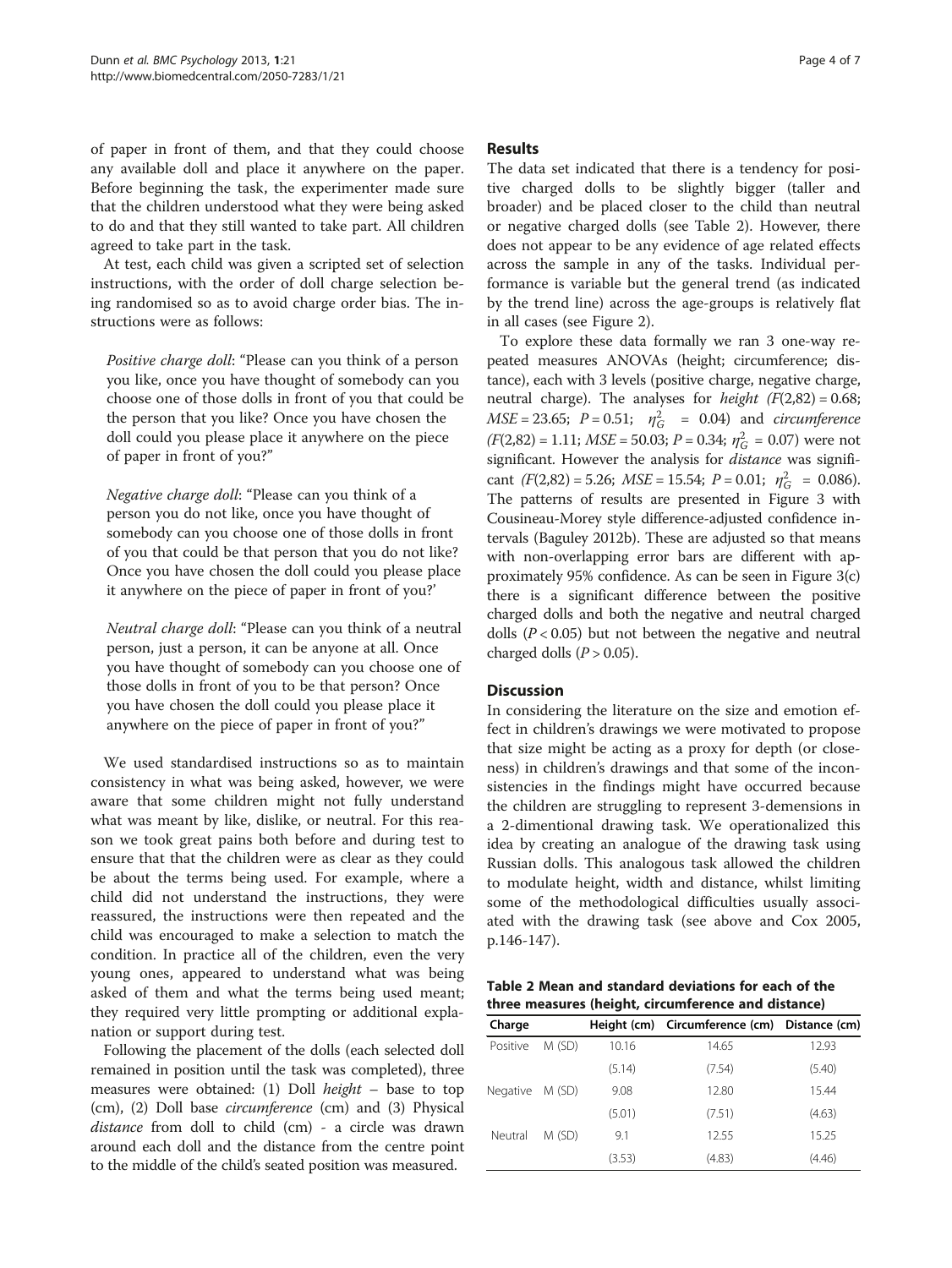<span id="page-4-0"></span>

The results of our experiment indicated that the children were not consistently selecting taller or wider based dolls to represent charge. Instead they were manipulating depth to represent charge, by placing the positive charged dolls physically closer to themselves than the negative or neutral charged dolls. These findings are consistent with our distance (proximity) proposal and the notion that size might be acting as a proxy for physical closeness in 2 dimentional figure drawings. We believe that our findings offer further insight into understanding the size and emotion effect. To whit we suggest that, having taken into account the problem of representing depth in drawings, the size and emotion effect in children's drawings might be seen as a proximity and emotion effect, in which children use object size (with various success) as a proxy for physical depth (proximity).

We recognise that our approach is not without issue. For example, it is possible that our task is not suitably sensitive to underlying developmental differences across

the (wide) age range of our sample (e.g. DeLoache [2000](#page-6-0); Karmiloff-Smith [1995](#page-6-0), p.10). Certainly there is age related variation in many types of cognitive development, however there can be differences in behavioural expression (where a U-shaped pattern is often observed) and underlying representational change (where the pattern might be positively linear) - see Karmiloff-Smith, ([1995,](#page-6-0) p.19). Thus it can be seen in the drawing literature that a child's ability to understand and represent emotion becomes more sophisticated and expressive with increased age. Accordingly, whilst their ability to express emotion in their drawings first increases, there is often a U-shaped dip (or a plateau) in emotional expression that coincides with schooling and a drive towards expressing realism, at around 5-9 years. This is then followed by a steady increase in emotional expression up to about 14 years (See Cox [2005](#page-6-0), p.148-151).

We also recognise that even if the doll task reduced some aspects of cognitive demand in relation to depth



Figure 3 Pattern of task performance for (a) height, (b) circumference and (c) distance, presented with Cousineau-Morey style difference-adjusted confidence intervals (Baguley [2012b](#page-6-0)), adjusted so that means with non-overlapping error bars are different with approximately 95% confidence.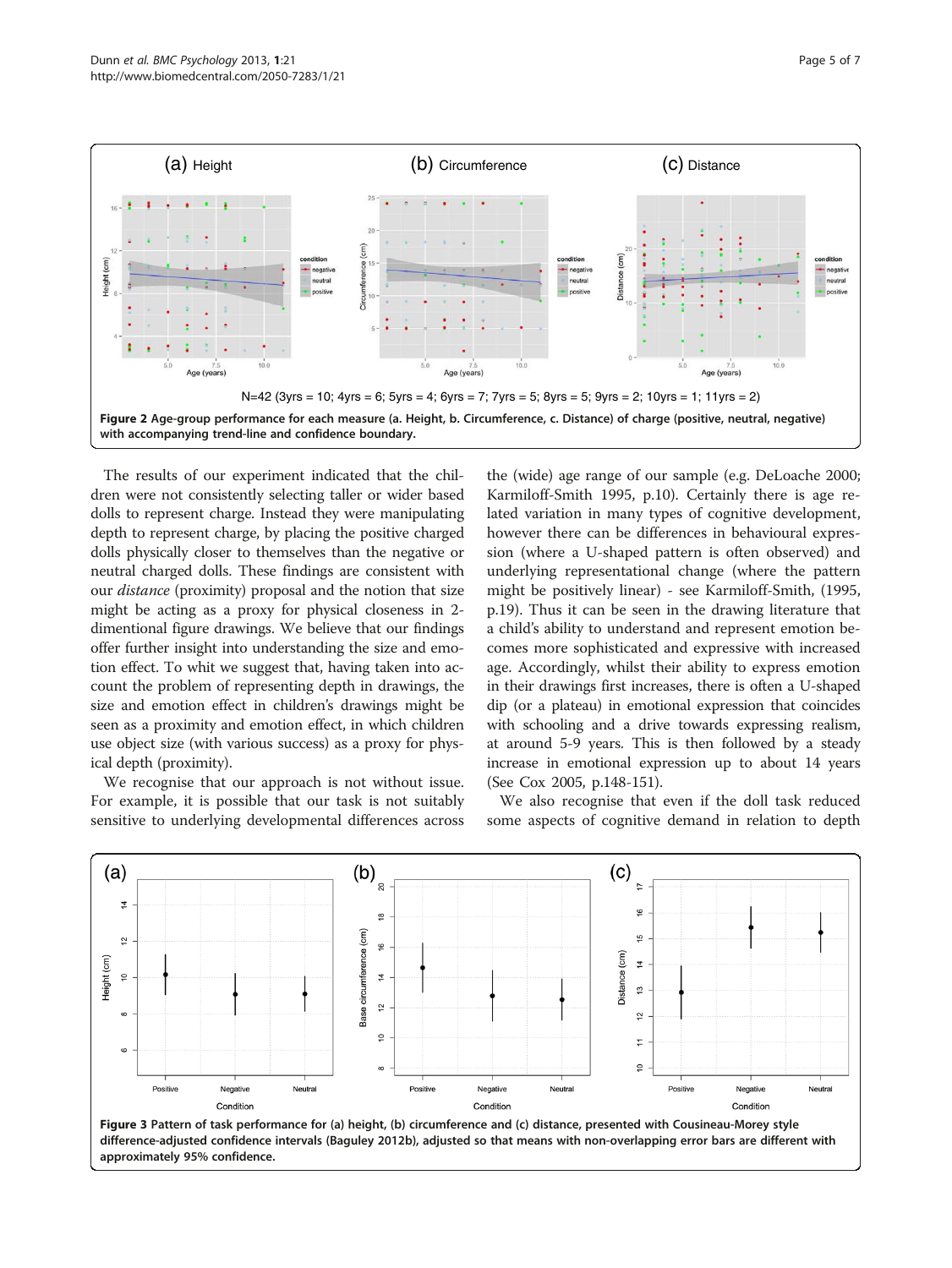representation, the task might still be demanding in terms of dual representation. That is to say it may have been particularly difficult for the younger children to hold a dual representation of the doll, as a doll, and as a symbolic representation of the person they associated with the emotional charge (e.g. DeLoache [2000\)](#page-6-0). Likewise, some children (especially the younger ones) may not have fully understood the task instructions, particularly for the neutral charge figures. Certainly, some of the children in this task were very young (3-4 years) and other studies (e.g. Burkitt, et al. [2003\)](#page-6-0) have used more user-friendly terminology.

However, we did not see any obvious developmental patterns in the spread of individual responses across the age range of our sample. Moreover differences in age would have been incorporated in the subjects term of the ANOVA thus rendering unnecessary further analysis of age as a covariate or additional factor. Further, whilst very young children do have difficulty with dual representation, by 2 ½ years many children will readily engage in symbolic pretence in their games (e.g. using a wooden block as a phone) and by 3-4 years of age most children find dual representation relatively unproblematic, although this may vary from child to child (DeLoache [2000](#page-6-0)). Concomitantly, at testing there did not appear to be any difficulties with the task instructions. However, even if some children did not fully understand what was meant by, for example '...*a neutral person*.', the results show that positive charged dolls were positioned physically closer than negative charged dolls: differentiating between the positive and negative charges is consistent with the pertinent literature even if the variable being manipulated (c.f. distance rather than size) is not. In short, we are confident that age did not impact on task performance.

One advantage of our approach is that we limited methodological issues related to crowding and planning whilst maintaining the core matter of exploring the representation of emotional charge in objects. For example, we managed to limit problems of space and crowding typically associated with multiple object representation in drawings (see above): unlike in a drawing where the objects can freely vary, potentially influencing the amount of available space and the size of the next object drawn, doll size (height and width) variation is fixed at each doll interval. Indeed if the children were using size to represent charge (as they appear to do in drawings) then space was not likely to be a problem because there was more than enough space to place 3 large dolls on the paper. Notwithstanding, available space might have been an issue in relation to how far away the children could place the dolls. Note that available space (in this regard) is also impacted on by how far the child could reach and the perimeter of the table. Fortunately there was plenty of space beyond the edges of the paper to the perimeter of the table and children could have, but did not in practice, place the dolls outside of the paper area. Also the dolls were not necessarily placed directly in front of the child, but instead could appear either side of the child's mid-line. Thus given the results observed here, space (and likely associated planning) does not seem to be an issue.

One final point of concern (raised by one of our reviewers) relates to the appearance of our doll stimuli. Although we are confident that our compromise on the number of dolls (2 sets of 7) allowed sufficient range of choice in this experiment, we do recognise that the dolls are ostensibly female in design and that this might have impacted upon performance. For example, the children might be associating the female dolls with a positive maternal representation irrespective of the task instructions. Certainly this is possible. However such an association might also strengthened the salience of the positive charge dolls thereby distinguishing them from the other emotional charges. This might even make it easier to hold a dual representation of the doll and its associate person of positive charge. However it remains uncertain what impact, if any, the sex or gender of the doll might have had. Moreover, whilst this may be an interesting avenue of further research, it does not readily explain why the children are placing the positive charged dolls physically closer to themselves rather than selecting a bigger (wider or taller) doll instead.

Finally, without further research it remains unclear as to why children would want to convey emotional charge by manipulating size or proximity. However, it is conceivable that the distancing effects observed here might reflect innate aspects of attachment, or the processes of attachment, namely safe-base proximity behaviour (e.g. Ainsworth [1973,](#page-6-0) p.45; Bowlby [1969,](#page-6-0) p.40). Safe-base behaviours are innate, occur very early on and persist throughout the lifespan. This might help to explain why the children use depth to represent positive, negative or neutral charge objects. It may also explain why there is no obvious age related differences in these data. However, distancing effects might vary with attachment type, attachment stage and possibly even temperament. Similarly, there might also be cross-cultural differences in the size or presence of the effect as a function of the culture in which the child is being raised. For example, there might be differences in the magnitude (or presence) of the effect in social situations when comparing between cultures that favour close proximity, increased emotion or physical contact, and cultures that that do not. Quite what those differences might be is at present unclear.

## Conclusions

It has been shown here that when asked to select dolls taken from two sets of highly similar Matryoshka dolls,